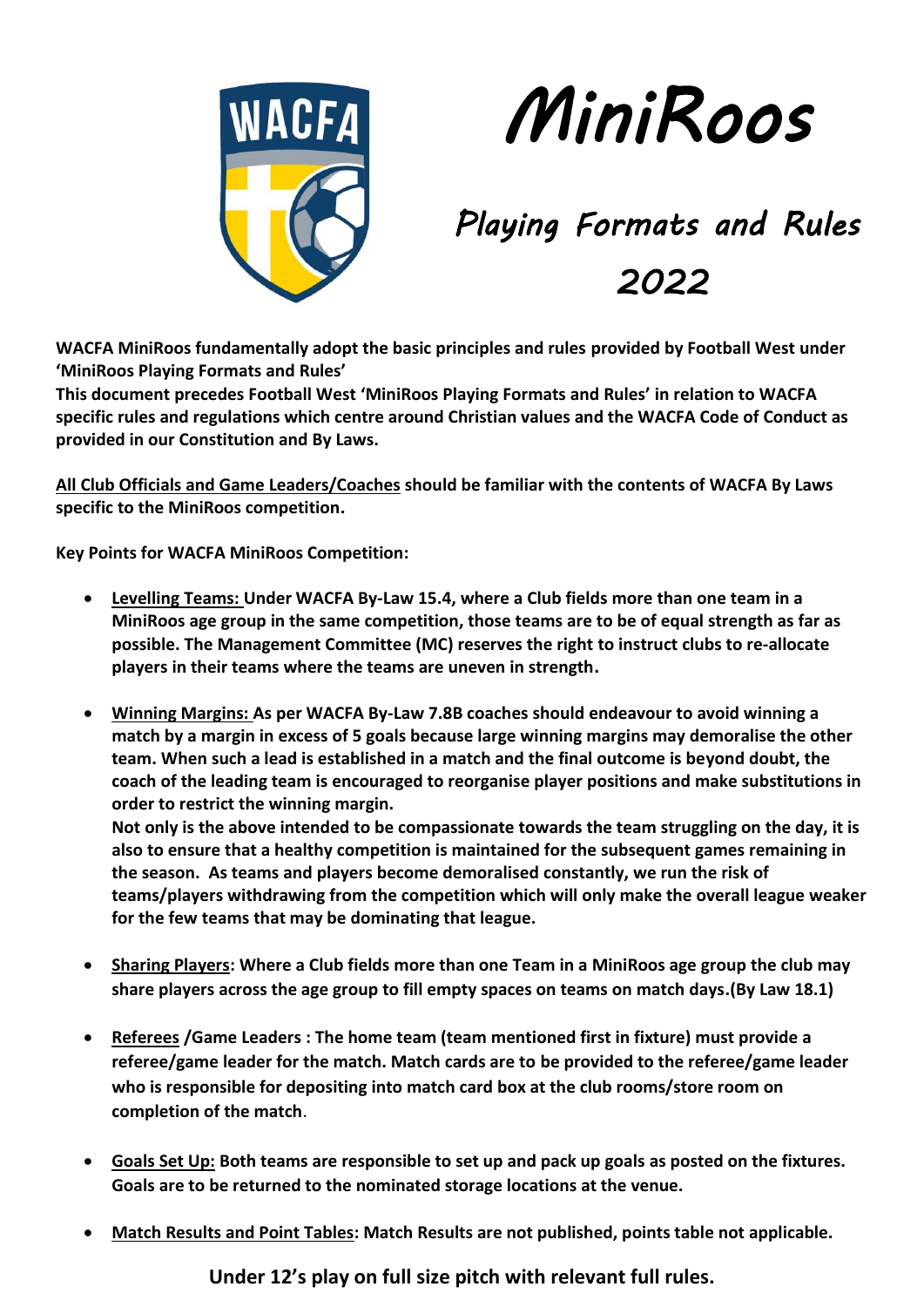

## *Under 6*

## **Playing Formats**

**The table below summarises the playing formats for girls and boys aged Under 6:**

| The Number of               | 4 a side with NO         |
|-----------------------------|--------------------------|
| Players                     | Goalkeeper               |
|                             | Maximum of 3 substitutes |
| <b>Ball Size</b>            | Size 3                   |
| <b>Duration of the Game</b> | 20 min halves            |
|                             | Minimum 5 min half-time  |
|                             | break                    |
| The field of play           | 30m x 20m                |
| <b>Goal Size</b>            | 2m wide x 1m high        |
| <b>Penalty Area</b>         | No Penalty Area Required |

## **Opening Prayer**

**Prior to commencement of a game all players and game leaders/coaches to assemble at the centre of the pitch and perform a short pray lead by one of the game leaders or a nominated volunteer.**

## **Goal Type**

**It is preferable that pop-up style portable goals are used where possible however, the use of poles or markers as goals is also suitable. To comply with Australian Safety Standards, portable goals must be anchored securely to the ground. The use of sandbags or pegs is recommended when using popup style portable goals.**

**Goal Keeper There are no Goal Keepers in the U6 Competition**

**It is the responsibility of the Coach to discourage children from permanently standing in front of the goal.**

## **Ball Crossing the Line There is no Throw In**

**A player from the opposing team to the player that touched the ball last before crossing the touch line will place the ball on the touch line and pass or dribble the ball into play. Opponents must be at least 5m away from the ball until it is in play. The ball must touch a team mate before a goal can be scored.** 

## **Ball Crossing the Goal Line There is no Corner Kick**

**Regardless of which team touched the ball last, a player from the team whose goal line the ball has crossed will place the ball anywhere along the goal line and pass or dribble the ball into play. Opponents must retreat to the half way line and can move once the ball is in play. The ball must touch a team mate before a goal can be scored**.

## **Off Side**

**There is no offside rule in WACFA MiniRoos Under 6 . Coaches should strongly discourage children from permanently standing in blatant offside positions**.

## **Fouls and Misconduct**

**Indirect free kicks are awarded for all acts of handball or fouls and misconduct. Opponents must be at least 5m away from the ball when the indirect free kick is taken. (An indirect free kick is where a goal can be scored only if the ball subsequently touches another player before it enters the goal). Most acts of handball or fouls and misconduct at this level are caused by a lack of coordination, with no intent. In this case try and give the advantage to the attacking team and continue play. If you decide a deliberate or serious act of handball, foul or misconduct has occurred, explain to the child they have done the wrong thing and that they should not do this again. Free kicks should be awarded as appropriate**.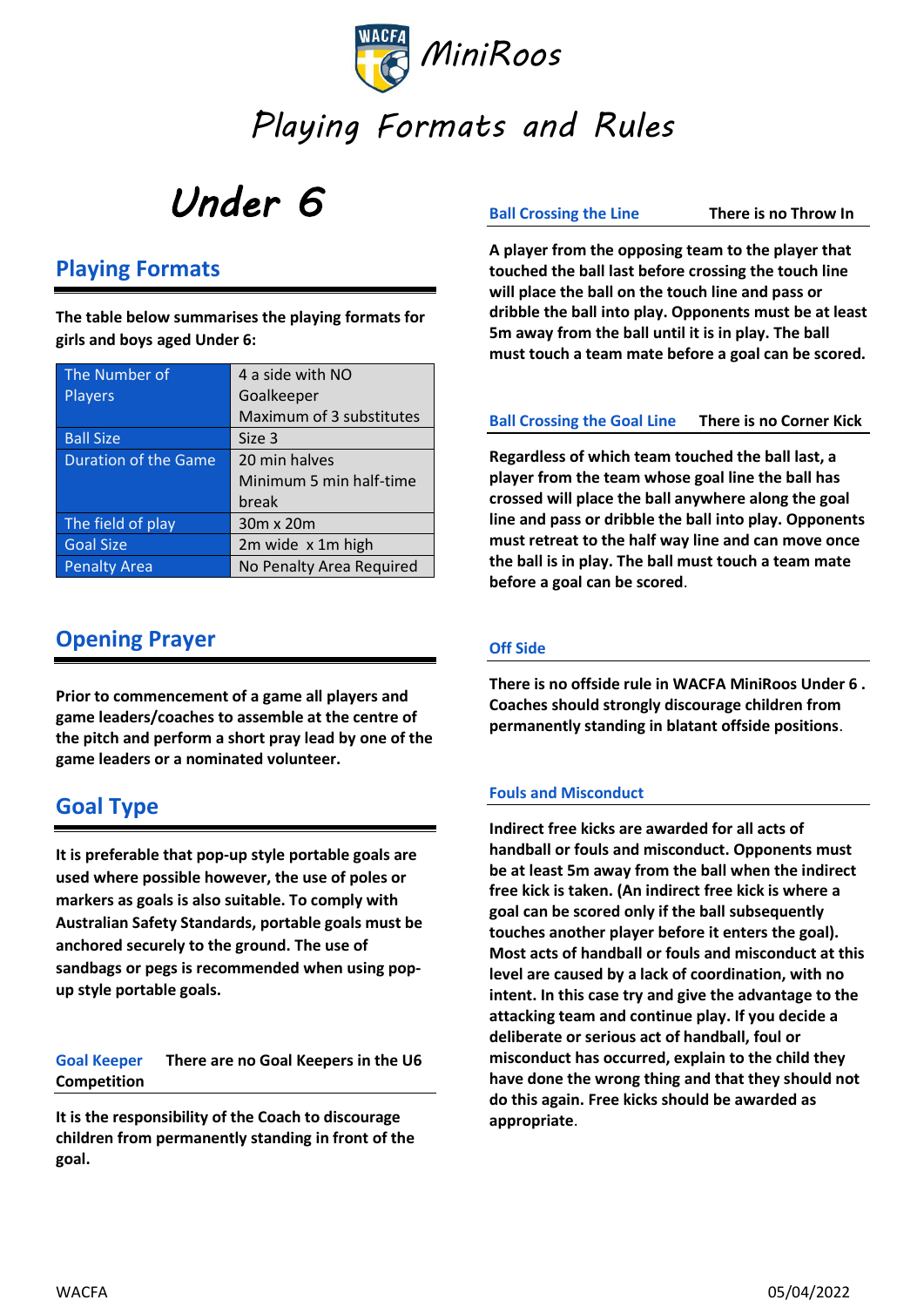

## *Under 8*

## **Playing Formats**

**The table below summarises the playing formats for girls and boys aged Under 8:**

| The Number of        | 7 a side including a     |
|----------------------|--------------------------|
| <b>Players</b>       | Goalkeeper               |
|                      | Maximum of 4 substitutes |
| <b>Ball Size</b>     | Size 3                   |
| Duration of the Game | 20 min halves            |
|                      | Minimum 5 min half-time  |
|                      | break                    |
| The field of play    | Best practice 45m long x |
|                      | 35m wide                 |
| <b>Goal Size</b>     | 3m wide x 2m high        |
| <b>Penalty Area</b>  | 5m deep x 12m wide       |

## **Opening Prayer**

**Prior to commencement of a game all players and game leaders/coaches to assemble at the centre of the pitch and perform a short pray lead by one of the game leaders or a nominated volunteer.**

## **Goal Type**

**It is preferable that pop-up style portable goals are used where possible however, the use of poles or markers as goals is also suitable. To comply with Australian Safety Standards, portable goals must be anchored securely to the ground. The use of sandbags or pegs is recommended when using popup style portable goals.**

## **Goal Keeper**

**The goalkeeper is allowed to handle the ball anywhere in the penalty area. To restart play after a save or gathering the ball with their hands, the ball must be thrown or rolled from the hands or played from the ground with their feet, within 6 seconds. The goalkeeper is not allowed to kick or drop kick the ball directly from their hands. Opponents must be at least 10 metres outside the penalty area and** 

**cannot move inside the penalty area until the ball is in play. The ball is in play once it moves out of the penalty area. An indirect free kick is awarded if the goalkeeper touches the ball with their hands after it has been deliberately kicked to them by a team mate.**

## **Ball Crossing the line**

#### **Throw in.**

**Player faces the field of play, has part of each foot on the ground either on or behind the touch line, uses both hands and delivers the ball from behind and over his or her head. The thrower must not touch the ball again until it has touched another player. Opponents must be at least 5 metres away from the ball until it is in play. The ball is in play once it enters the field of play. A goal cannot be scored directly from a throw in.**

## **Ball Crossing the Goal Line after touching the defending team last**

## **Corner kick.**

**A player from the attacking team places the ball inside the corner arc nearest to the point where the ball crossed the line. Opponents must be at least 5 metres away from the ball until it is in play. The ball is in play when it is kicked and moves. A goal may be scored directly from a corner kick.**

## **Ball Crossing the Goal Line after touching the attacking team last**

**Goal kick from anywhere within the penalty area. Opponents remain at least 10 metres outside the penalty area until the ball is in play. Game Leaders should not restart play until they are satisfied all opposition players are at least 10 metres outside the penalty area. The ball is in play once it is kicked directly out of the penalty area.**

## **Off Side**

**There is no offside rule in WACFA MiniRoos Under 8 competition. Coaches should strongly discourage children from permanently standing in blatant offside positions.**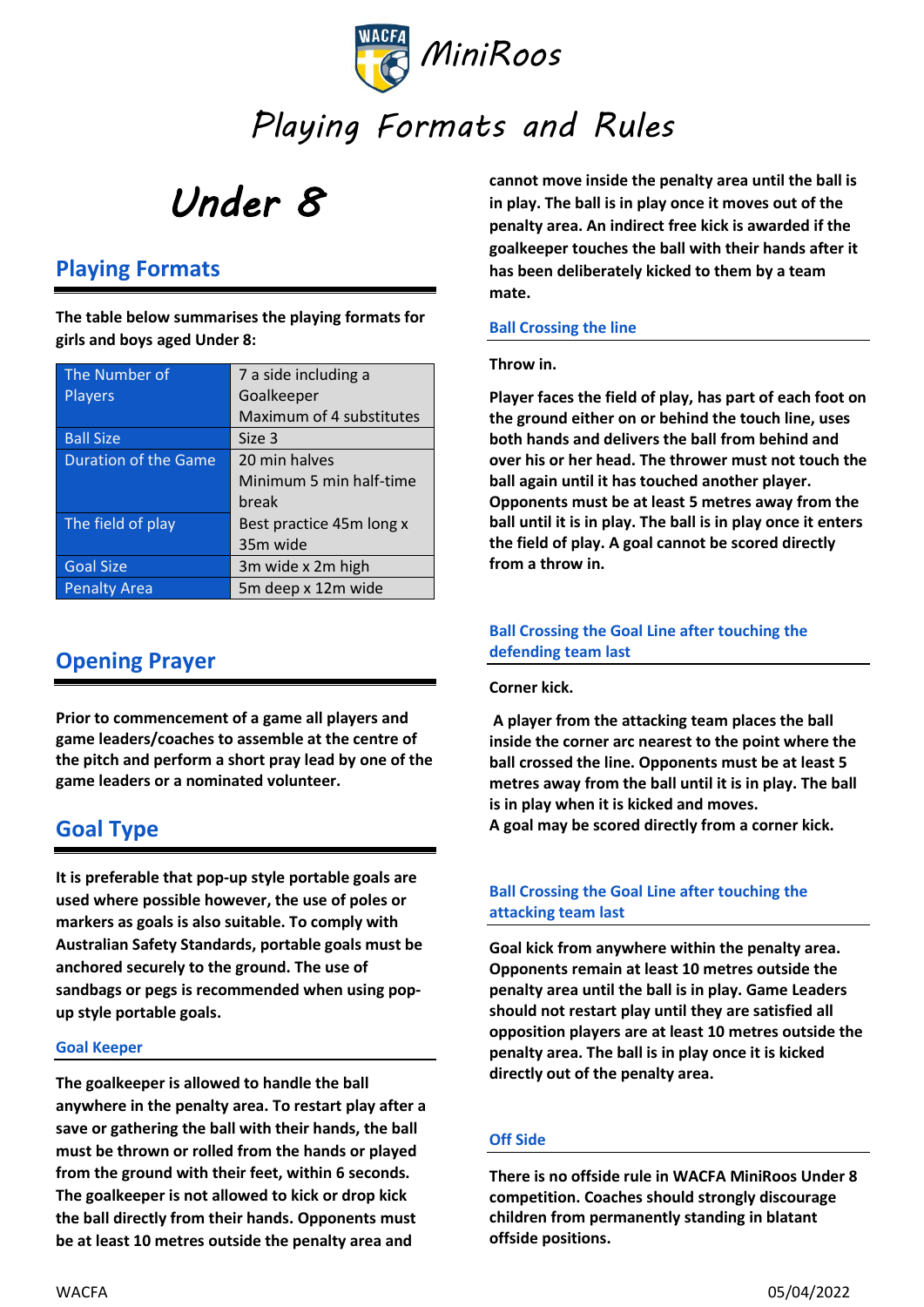

*Under 8* 

**Fouls and Misconduct**

**Indirect free kicks are awarded for all acts of handball or fouls and misconduct. Opponents must be at least 5 metres away from the ball when the indirect free kick is taken. An indirect free kick is where a goal can be scored only if the ball subsequently touches another player before it enters the goal.** 

**For deliberate or serious acts of handball or fouls and misconduct in the penalty area, a penalty kick is awarded from an 8 metre penalty mark with only a goalkeeper in position. All other players must be outside the penalty area and be at least 5 metres behind the penalty mark.** 

**Fouls and misconduct are:** 

- **kicks or attempts to kick an opponent;**
- **trips or attempts to trip an opponent;**
- **jumps at an opponent;**
- **charges at an opponent;**
- **strikes or attempts to strike an opponent;**
- **pushes an opponent;**
- **tackles an opponent from behind to gain possession of the ball;**
- **makes contact with the opponent before touching the ball;**
- **holds an opponent;**
- **spits at an opponent;**
- **handles the ball deliberately;**
- **plays in a dangerous manner; and**
- **impedes the progress of a player.**

**Lines Person**

**Each team is required to provide a lines person to assist the referee/game leader for calling throw ins, corners and goal kicks. Flags are to be provided by their respective teams.**



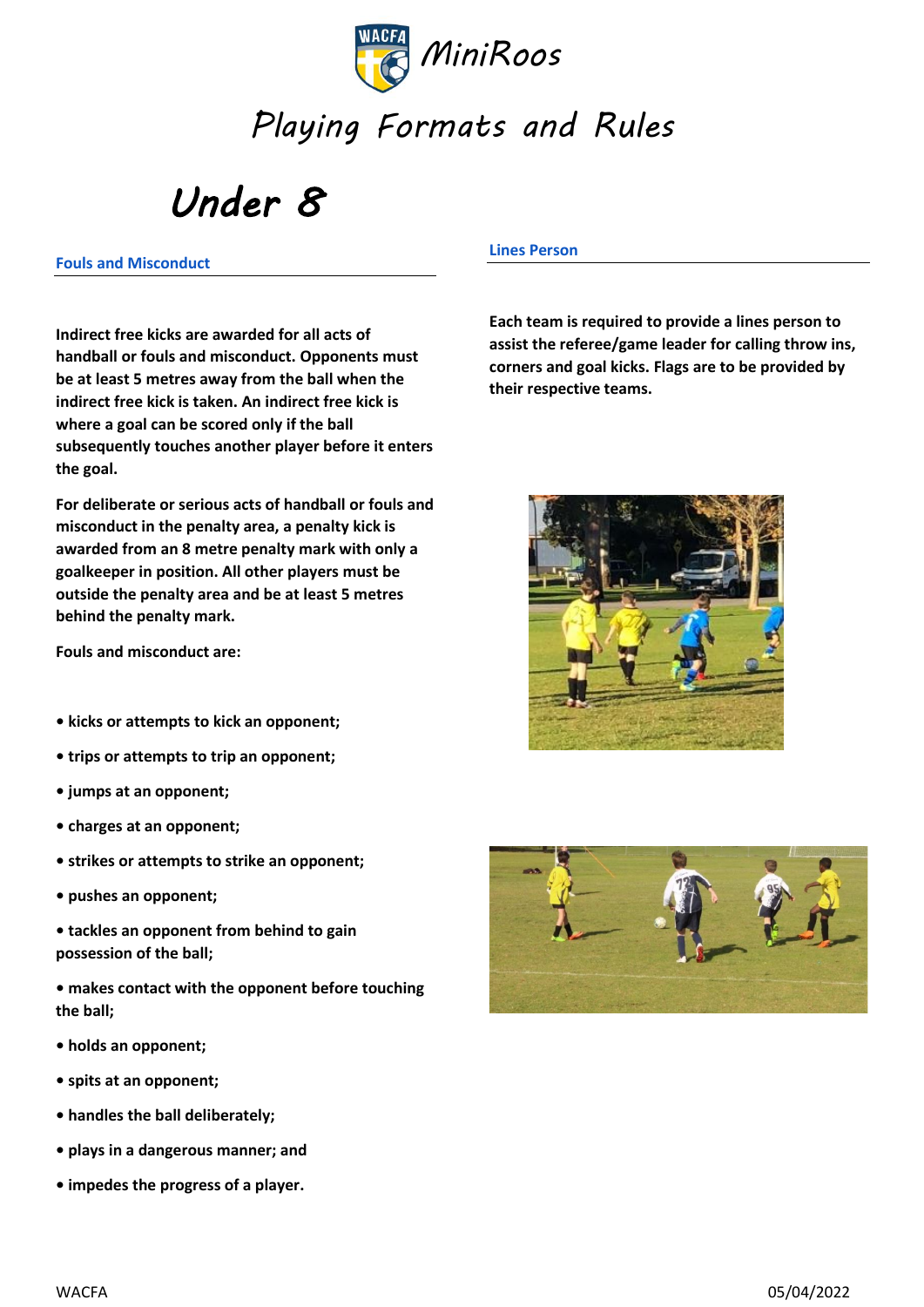

## *Under 10*

## **Playing Formats**

**The table below summarises the playing formats for girls and boys aged Under 10:**

| The Number of        | 9 a side including a     |
|----------------------|--------------------------|
| Players              | Goalkeeper               |
|                      | Maximum of 5 substitutes |
| <b>Ball Size</b>     | Size 4                   |
| Duration of the Game | 25 min halves            |
|                      | Minimum 5 min half-time  |
|                      | break                    |
| The field of play    | Best practice 65m long x |
|                      | 45m wide                 |
| <b>Goal Size</b>     | 5m wide x 2m high        |
| <b>Penalty Area</b>  | 10m deep x 20m wide      |

## **Opening Prayer**

**Prior to commencement of a game all players and game leaders/coaches to assemble at the centre of the pitch and perform a short pray lead by one of the game leaders or a nominated volunteer.**

## **Goal Type**

**It is preferable that pop-up style portable goals are used where possible however, the use of poles or markers as goals is also suitable. To comply with Australian Safety Standards, portable goals must be anchored securely to the ground. The use of sandbags or pegs is recommended when using pop-up style portable goals.**

## **Goal Keeper**

**The goalkeeper is allowed to handle the ball anywhere in the penalty area. To restart play after a save or gathering the ball with their hands, the ball must be thrown or rolled from the hands or played from the ground with their feet, within 6 seconds. The goalkeeper is not allowed to kick or drop kick the ball directly from their hands. Opponents must be at least 10 metres outside the penalty area and** 

**cannot move inside the penalty area until the ball is in play. The ball is in play once it moves out of the penalty area or when the goalkeeper places the ball on the ground.** 

**An indirect free kick is awarded if the goalkeeper touches the ball with their hands after it has been deliberately kicked to them by a team mate.**

## **Ball Crossing the line**

**Throw in.** 

**Player faces the field of play, has part of each foot on the ground either on or behind the touch line, uses both hands and delivers the ball from behind and over his or her head. The thrower must not touch the ball again until it has touched another player. Opponents must be at least 5 metres away from the ball until it is in play. The ball is in play once it enters the field of play. A goal cannot be scored directly from a throw in.**

## **Ball Crossing the Goal Line after touching the defending team last**

## **Corner kick.**

**A player from the attacking team places the ball inside the corner arc nearest to the point where the ball crossed the line. Opponents must be at least 5 metres away from the ball until it is in play. The ball is in play when it is kicked and moves.**

**A goal may be scored directly from a corner kick.**

## **Ball Crossing the Goal Line after touching the attacking team last**

**Goal kick from anywhere within the penalty area. Opponents remain at least 10 metres outside the penalty area until the ball is in play. Game Leaders should not restart play until they are satisfied all opposition players are at least 10 metres outside the penalty area. The ball is in play once it is kicked directly out of the penalty area.**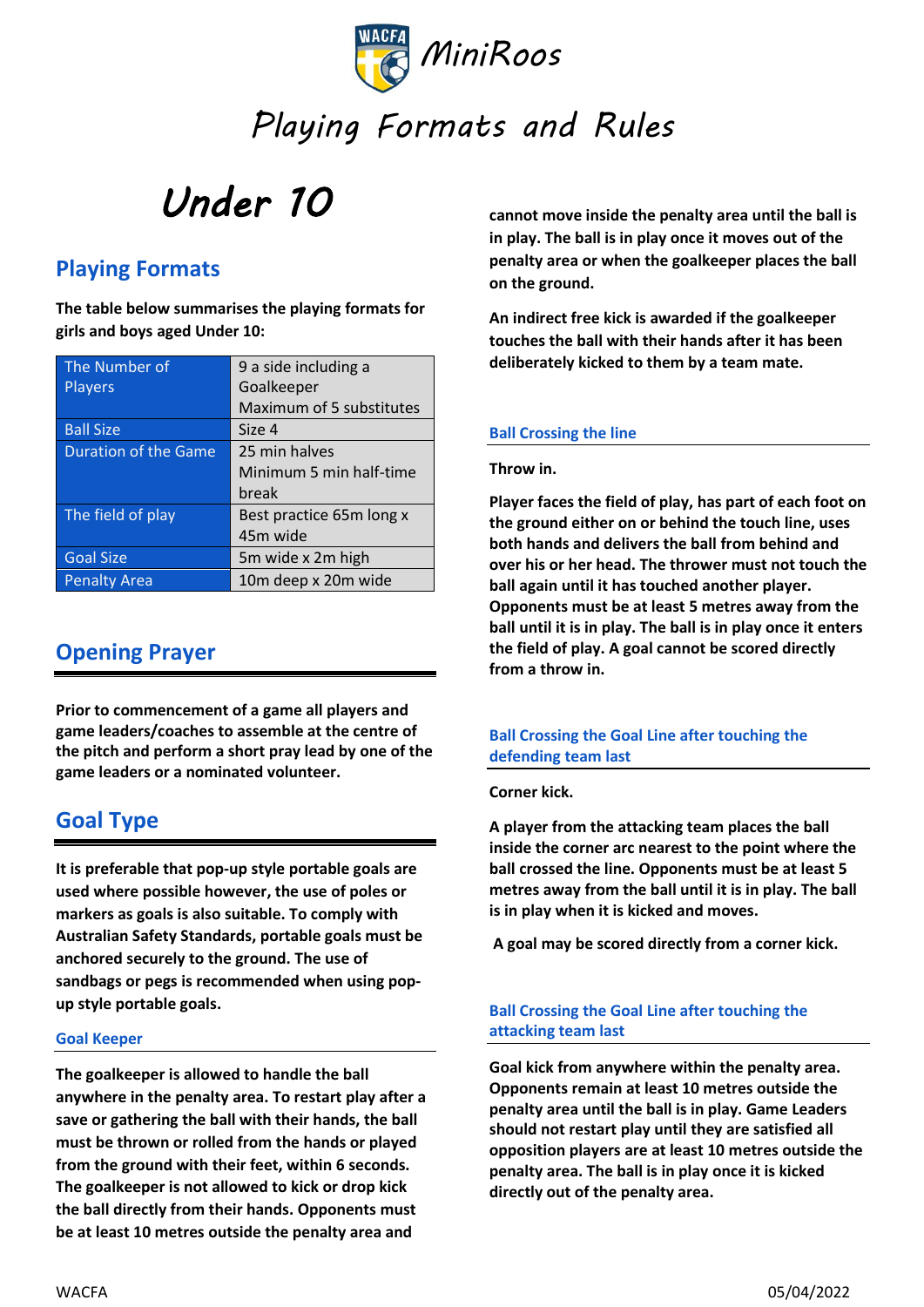

*Under 10* 

### **Off Side**

**The official offside rule does not apply to MiniRoos Under 10. Goals can be scored from the offside position. Game Leaders/Coaches should direct players permanently standing in blatant offside positions to move into onside positions.**

**Children should be made aware of the official offside rule during training and be encouraged to adopt this philosophy during the game at all times.** 

#### **Fouls and Misconduct**

**Indirect free kicks are awarded for all acts of handball or fouls and misconduct. Opponents must be at least 5 metres away from the ball when the indirect free kick is taken. (An indirect free kick is where a goal can be scored only if the ball subsequently touches another player before it enters the goal).** 

**For deliberate or serious acts of handball or fouls and misconduct in the penalty area, a penalty kick is awarded from an 8 metre penalty mark with only a goalkeeper in position. All other players must be outside the penalty area and be at least 5 metres behind the penalty mark.** 

**Fouls and misconduct are:** 

- **kicks or attempts to kick an opponent;**
- **trips or attempts to trip an opponent;**
- **jumps at an opponent;**
- **charges at an opponent;**
- **strikes or attempts to strike an opponent;**
- **pushes an opponent;**
- **tackles an opponent from behind to gain possession of the ball;**
- **makes contact with the opponent before touching the ball;**
- **holds an opponent;**
- **spits at an opponent;**
- **handles the ball deliberately;**
- **plays in a dangerous manner; and**
- **impedes the progress of a player.**

#### **Lines Person**

**Each team is required to provide a lines person to assist the referee/game leader for calling throw ins, corners and goal kicks. Flags are to be provided by their respective teams.**

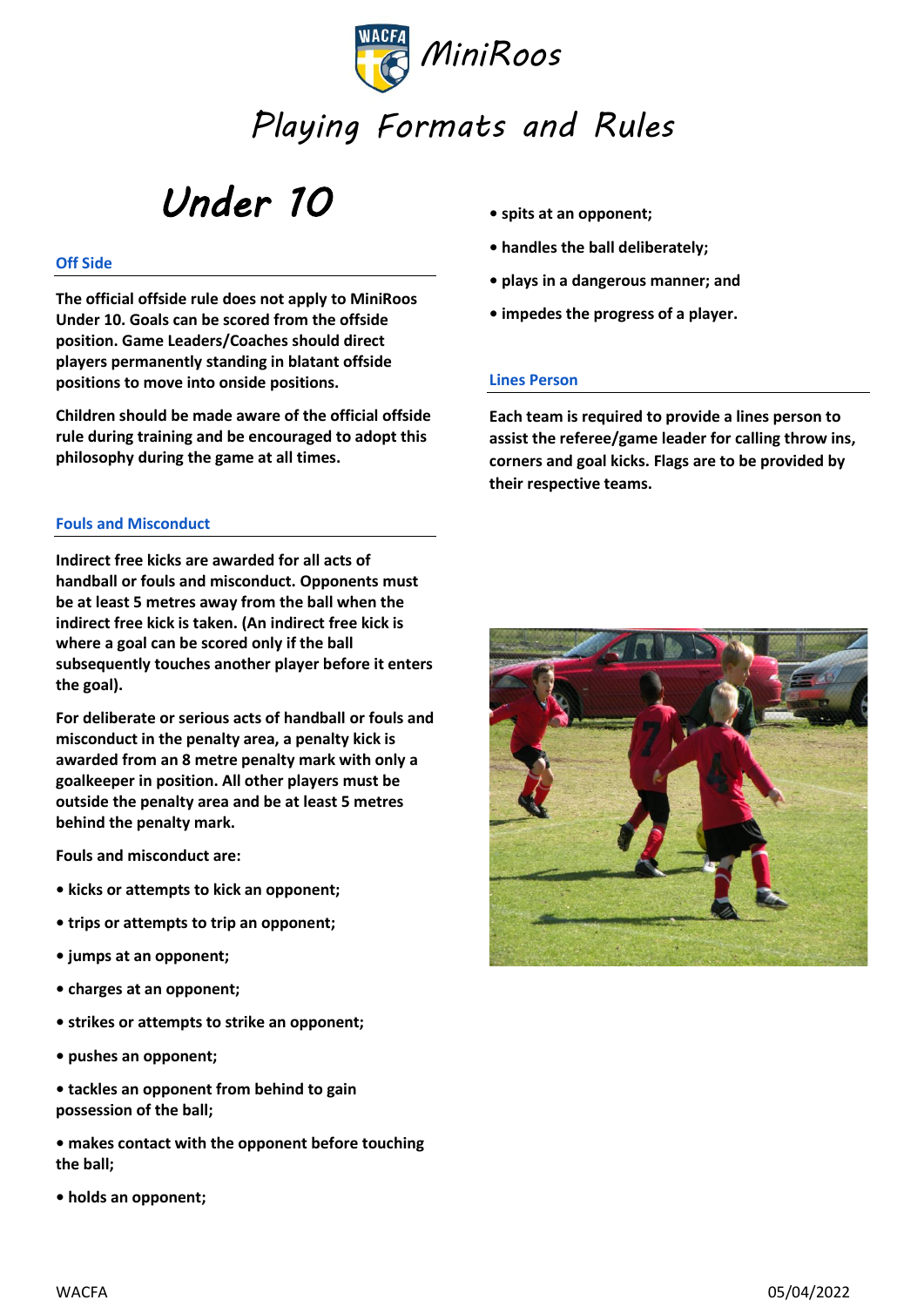

*Playing Formats and Rules*

## *All Age Groups*

**The following aspects of MiniRoos Club Football are common across all age groups from Under 6 to Under 10.**

**MiniRoos field are easy to set up and only take a few minutes.**

**The below diagrams outline how MiniRoos pitches should look when set-up on a full-size football field:**

## Under 6

**Up to 8 pitches on a full-size football pitch**







## Under 10

**Maximum of 2 pitches on a full-size football pitch. Alternatively 1 pitch can be set-up penalty box to penalty box.**





#### **Field Markings**

**Cones, markers or painted line markings are suitable. This includes the penalty areas in the U8 – U10 age categories.**

### **Start of Play and Restart after Goal**

**Pass to a team mate from the middle of the half way line. All players must be in their own half of the field of play. Opponents must be at least 5 metres away from the ball until it is in play. The ball must touch a team mate before a goal can be scored.**

#### **Ball in and Out of Play**

**The ball is out of play when it has wholly crossed the goal line or the touch line on the ground or in the air, or when play has been stopped by the Game Leader/Referee.**